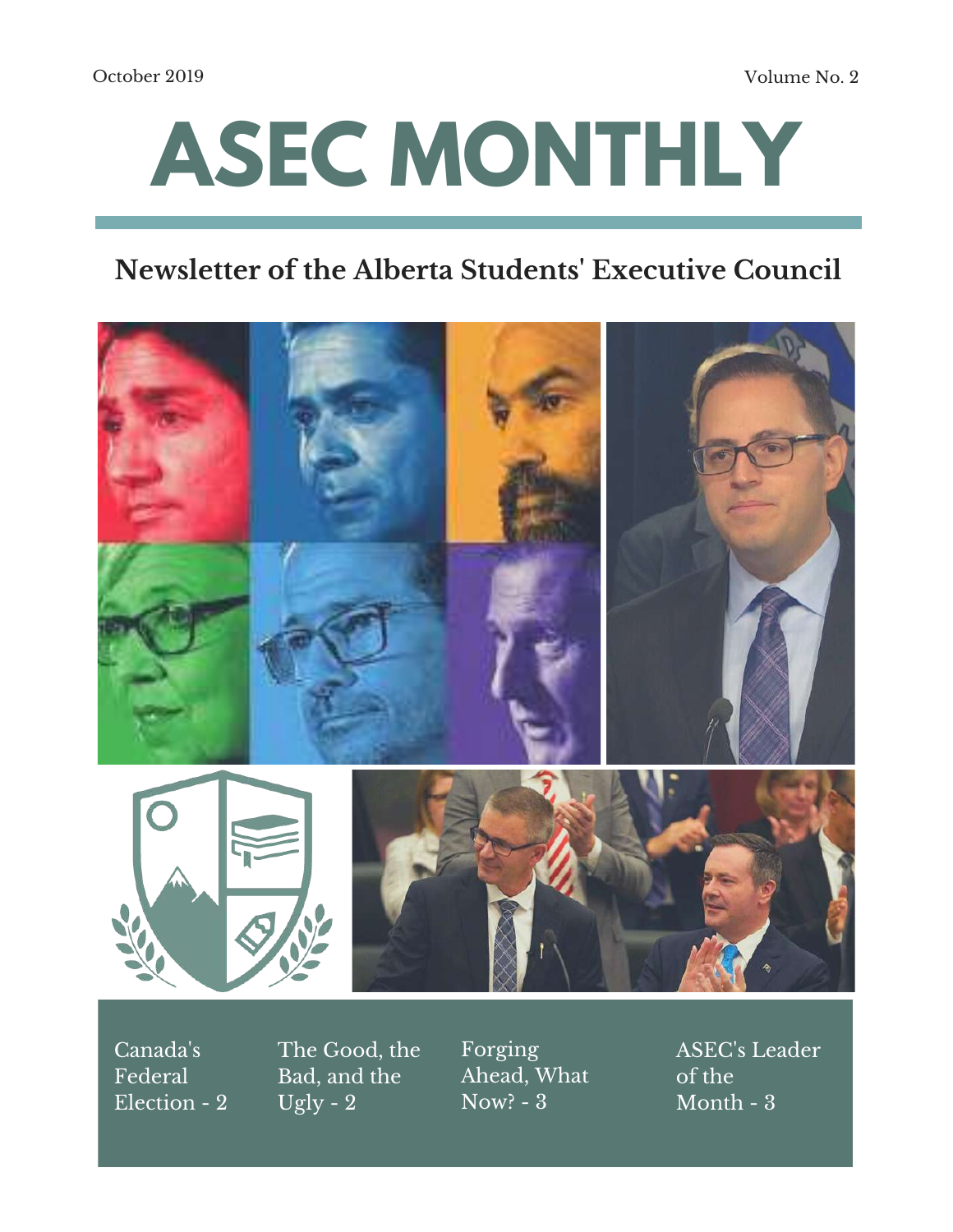## **CANADA'S FEDERAL ELECTION**

### by Emmanauel Barker

October 21st, 2019 was election day in Canada. For the Liberal Party of Canada, the reaction was mixed. With 157 seats, just 13 shy of the 170 they need to maintain the status quo, the Liberals formed a minority government. While Canadians decided that the Trudeau Liberals would continue to govern, the Conservative Party was close behind at 121 seats. The Bloc Quebecois came next with an unprecedented 32 seats. Far from last, the New Democratic Party comes away with 24 seats and the Green party finished the night with 3 seats. However, it was the People's Party of Canada that came away the most disappointed, having not gained a single seat. The final surprise in a very eventful election came from the country's only successful independent candidate, Jody Wilson Raybould. By securing a seat in the national parliament, Wilson Raybould will be Canada's only unaffiliated MP.

## **THE GOOD, THE BAD, AND THE UGLY**

## by Jonathan Bilodeau

As the budget process unfolds, we have a break down of the most relevant budget items to the students of Alberta.

#### **The Good**

Increased incentives for trades enrollment and a new institutional funding model which promises transparency and accountability.

#### **The Bad**

Student aid interest is raised by 1%, infrastructure investments have been reduced, The STEP program was cancelled, and Campus Alberta Grants will be declining. **The Ugly**

Tuition will be increasing by 7% per year for three years, and the Tuition and Education tax credit has been canceled.



**"Any sort of increase to costs to get into post-secondary institution ... is going to be detrimental to students."**

- Dalton Ehry, President SAMHC